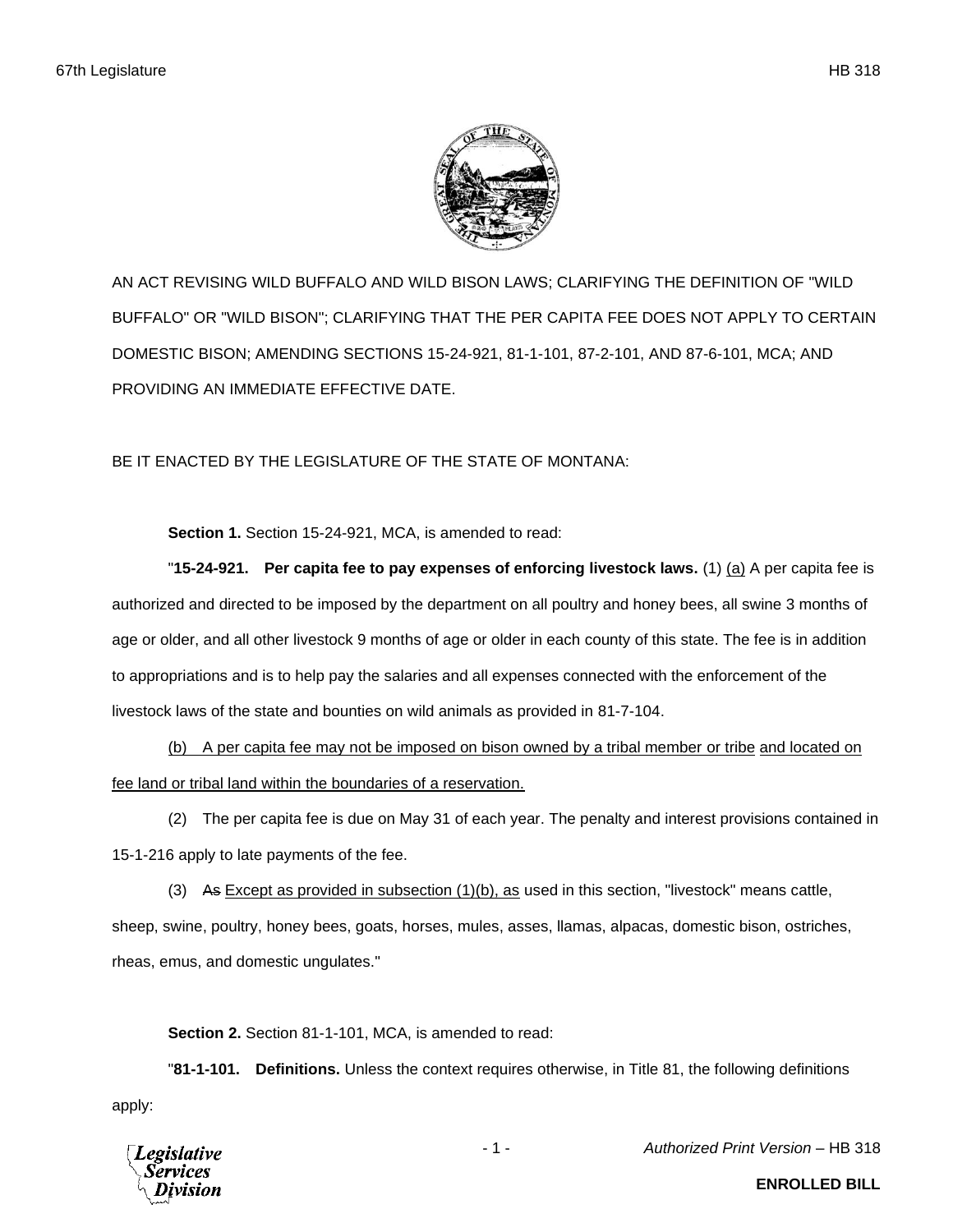- (1) (a) "Bison" means domestic bison or feral bison.
- (b) The term does not include:
- (i) wild buffalo or wild bison; or
- (ii) for the purposes of chapter 9, buffalo.

(2) "Board" means the board of livestock provided for in 2-15-3102, except as provided in Title 81,

## chapter 23.

- (3) "Department" means the department of livestock provided for in Title 2, chapter 15, part 31.
- (4) "Domestic bison" means a bison owned by a person that is not a wild buffalo or wild bison.
- (5) "Feral bison" means a domestic bison or progeny of a domestic bison that has escaped or been

released from captivity and is running at large and unrestrained on public or private land.

(6) "Wild buffalo" or "wild bison" means a bison that has not been reduced to captivity and is not

## owned by a person:

- (a) has not been reduced to captivity;
- (b) has never been subject to the per capita fee under 15-24-921;
- (c) has never been owned by a person; and
- (d) is not the offspring of a bison that has been subject to the per capita fee under 15-24-921."

**Section 3.** Section 87-2-101, MCA, is amended to read:

"**87-2-101. Definitions.** As used in Title 87, chapter 3, and this chapter, unless the context clearly indicates otherwise, the following definitions apply:

(1) "Angling" or "fishing" means to take or harvest fish or the act of a person possessing any

instrument, article, or substance for the purpose of taking or harvesting fish in any location that a fish might inhabit.

(2) (a) "Bait" means any animal matter, vegetable matter, or natural or artificial scent placed in an area inhabited by wildlife for the purpose of attracting game animals or game birds.

- (b) The term does not include:
- (i) decoys, silhouettes, or other replicas of wildlife body forms;
- (ii) scents used only to mask human odor; or

**Legislative Services** Division

- 2 - *Authorized Print Version* – HB 318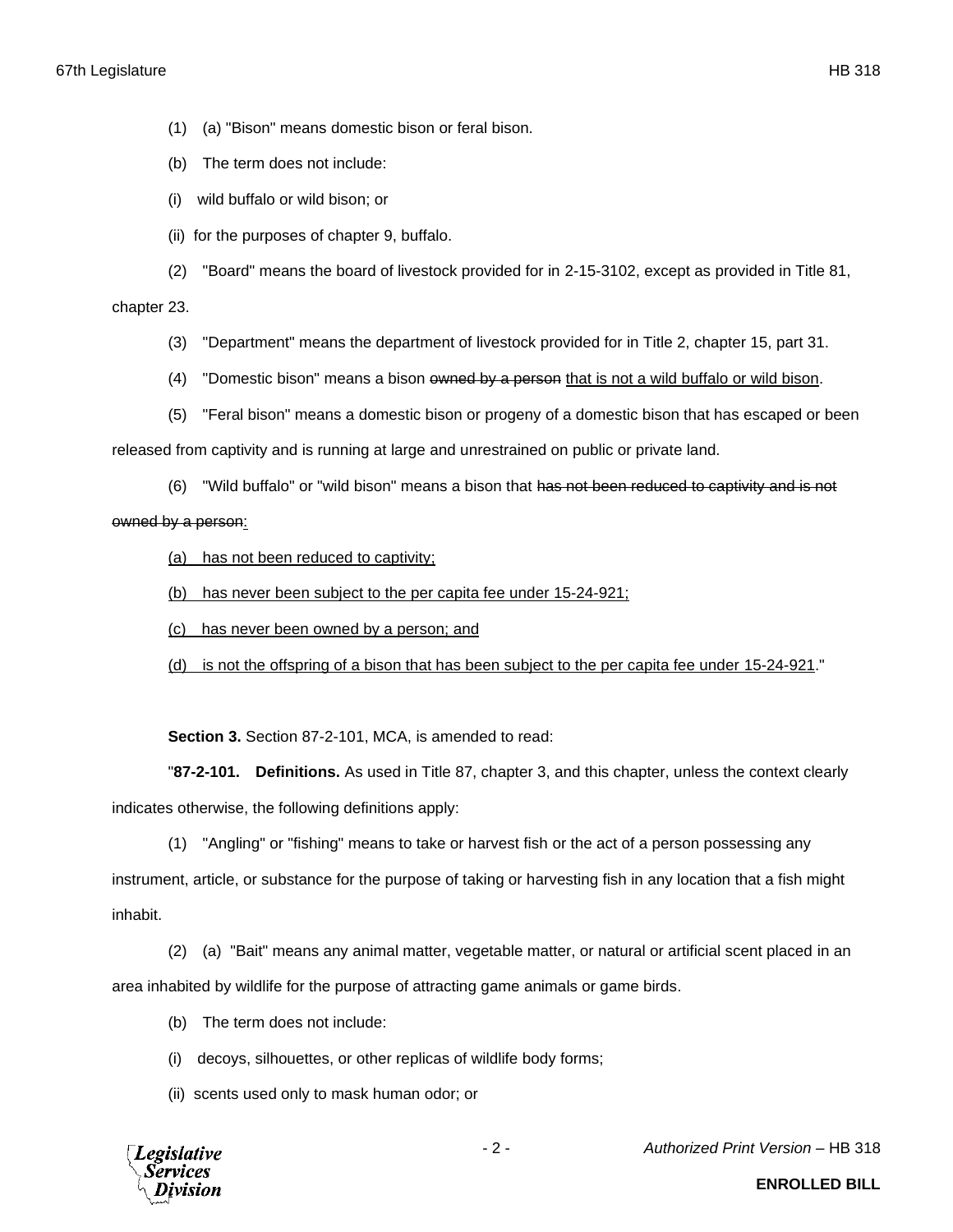(iii) types of scents that are approved by the commission for attracting game animals or game birds.

(3) "Fur-bearing animals" means marten or sable, otter, muskrat, fisher, mink, bobcat, lynx, wolverine, northern swift fox, and beaver.

(4) "Game animals" means deer, elk, moose, antelope, caribou, mountain sheep, mountain goat, mountain lion, bear, and wild buffalo.

(5) "Game fish" means all species of the family Salmonidae (chars, trout, salmon, grayling, and whitefish); all species of the genus Sander (sandpike or sauger and walleyed pike or yellowpike perch); all species of the genus Esox (northern pike, pickerel, and muskellunge); all species of the genus Micropterus (bass); all species of the genus Polyodon (paddlefish); all species of the family Acipenseridae (sturgeon); all species of the genus Lota (burbot or ling); the species Perca flavescens (yellow perch); all species of the genus Pomoxis (crappie); and the species Ictalurus punctatus (channel catfish).

(6) "Hunt" means to pursue, shoot, wound, take, harvest, kill, chase, lure, possess, or capture or the act of a person possessing a weapon, as defined in 45-2-101, or using a dog or a bird of prey for the purpose of shooting, wounding, taking, harvesting, killing, possessing, or capturing wildlife protected by the laws of this state in any location that wildlife may inhabit, whether or not the wildlife is then or subsequently taken. The term includes an attempt to take or harvest by any means, including but not limited to pursuing, shooting, wounding, killing, chasing, luring, possessing, or capturing.

(7) "Migratory game birds" means waterfowl, including wild ducks, wild geese, brant, and swans; cranes, including little brown and sandhill; rails, including coots; Wilson's snipes or jacksnipes; and mourning doves.

(8) "Nongame wildlife" means any wild mammal, bird, amphibian, reptile, fish, mollusk, crustacean, or other animal not otherwise legally classified by statute or regulation of this state.

(9) "Open season" means the time during which game birds, game fish, game animals, and furbearing animals may be lawfully taken.

(10) "Person" means an individual, association, partnership, or corporation.

(11) "Predatory animals" means coyote, weasel, skunk, and civet cat.

(12) "Trap" means to take or harvest or participate in the taking or harvesting of any wildlife protected by the laws of the state by setting or placing any mechanical device, snare, deadfall, pit, or device intended to

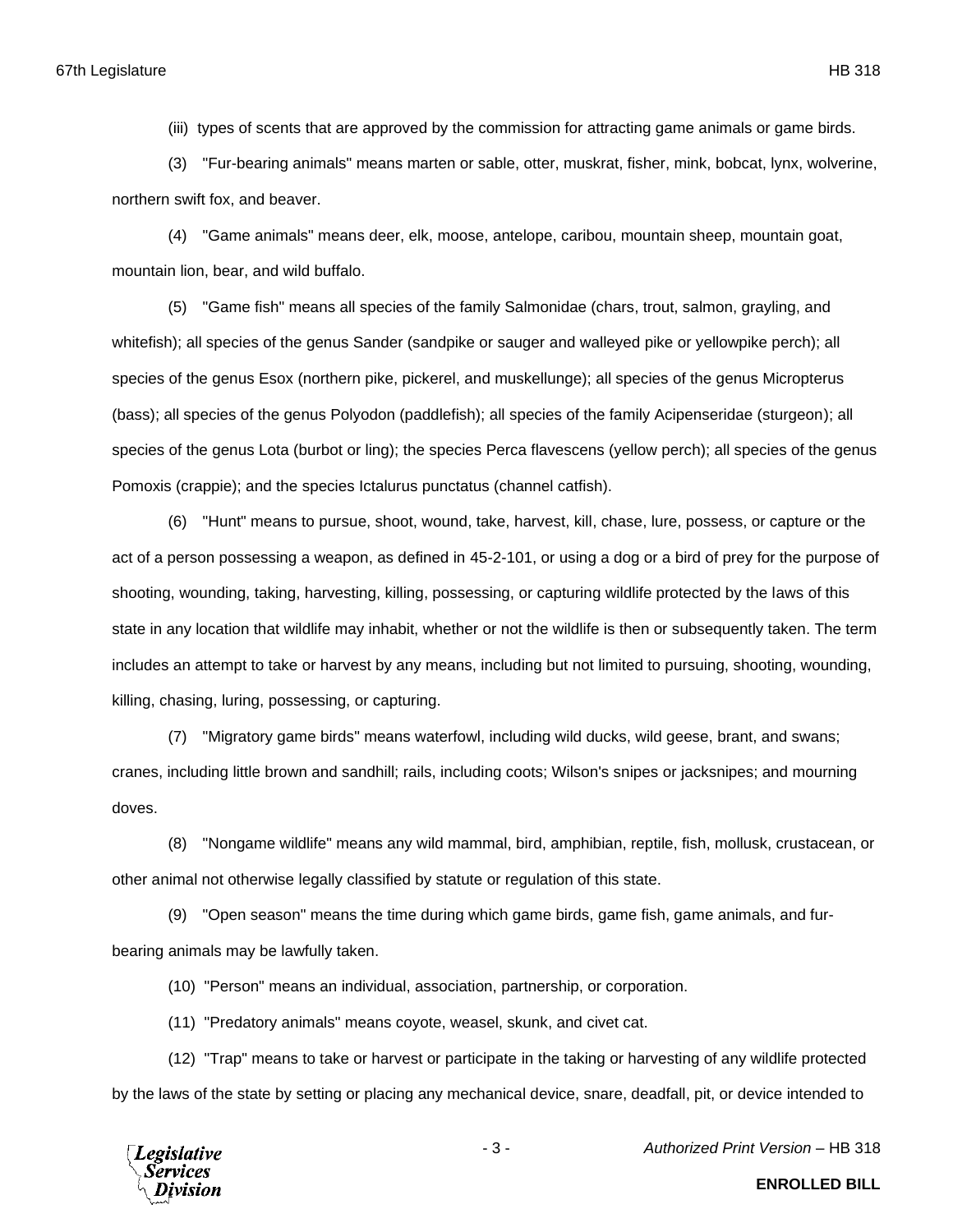take wildlife or to remove wildlife from any of these devices.

(13) "Upland game birds" means sharp-tailed grouse, blue grouse, spruce (Franklin) grouse, prairie chicken, sage hen or sage grouse, ruffed grouse, ring-necked pheasant, Hungarian partridge, ptarmigan, wild turkey, and chukar partridge.

(14) "Wild buffalo" means buffalo or bison that have not been reduced to captivity "Wild buffalo or bison" or "wild buffalo" means a bison that:

(a) has not been reduced to captivity;

(b) has never been subject to the per capita fee under 15-24-921;

(c) has never been owned by a person; and

(d) is not the offspring of a bison that has been subject to the per capita fee under 15-24-921."

**Section 4.** Section 87-6-101, MCA, is amended to read:

"**87-6-101. Definitions.** Unless the context requires otherwise, in this chapter, the following definitions apply:

(1) "Alternative livestock" means a privately owned caribou, white-tailed deer, mule deer, elk, moose, antelope, mountain sheep, or mountain goat indigenous to the state of Montana, a privately owned reindeer, or any other cloven-hoofed ungulate as classified by the department. Black bear and mountain lion must be regulated pursuant to Title 87, chapter 4, part 8.

(2) "Alternative livestock ranch" means the enclosed land area upon which alternative livestock may be kept for purposes of obtaining, rearing in captivity, keeping, or selling alternative livestock or parts of alternative livestock, as authorized under Title 87, chapter 4, part 4.

(3) (a) "Bait" means any animal matter, vegetable matter, or natural or artificial scent placed in an area inhabited by wildlife for the purpose of attracting game animals or game birds.

(b) The term does not include:

(i) decoys, silhouettes, or other replicas of wildlife body forms;

(ii) scents used only to mask human odor; or

(iii) types of scents that are approved by the commission for attracting game animals or game birds.

(4) "Closed season" means the time during which game birds, fish, game animals, and fur-bearing



- 4 - *Authorized Print Version* – HB 318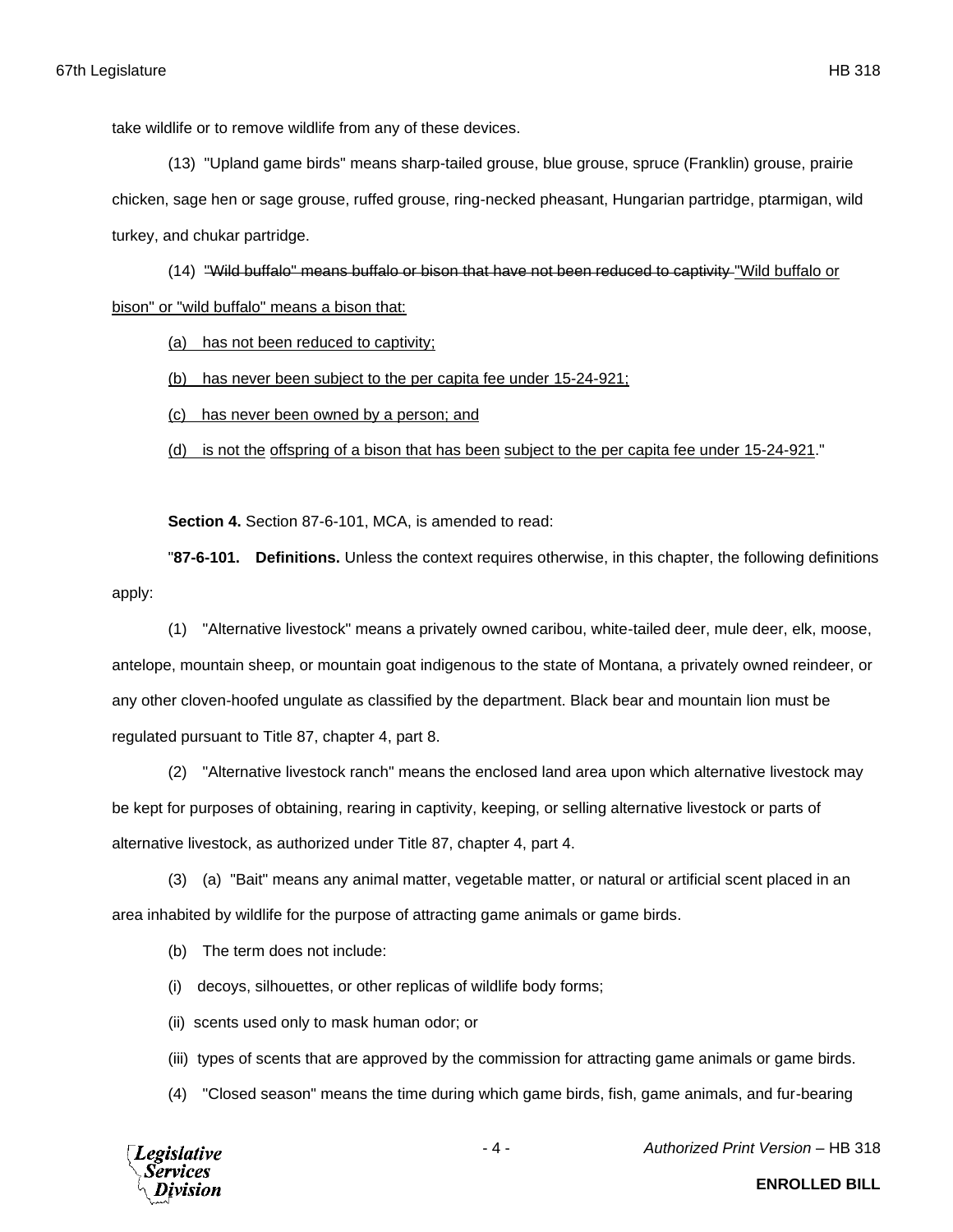animals may not be lawfully taken.

(5) "Cloven-hoofed ungulate" means an animal of the order Artiodactyla, except a member of the families Suidae, Camelidae, or Hippopotamidae. The term does not include domestic pigs, domestic cows, domestic yaks, domestic sheep, domestic goats that are not naturally occurring in the wild in their country of origin, or bison.

(6) "Conviction" means a judgment or sentence entered following a guilty plea, a nolo contendere plea, a verdict or finding of guilty rendered by a legally constituted jury or by a court of competent jurisdiction authorized to try the case without a jury, or a forfeiture of bail or collateral deposited to secure the person's appearance in court that has not been vacated.

(7) "Field trial" has the meaning provided in 87-3-601.

(8) "Fishing" means to take or harvest fish or the act of a person possessing any instrument, article, or substance for the purpose of taking or harvesting fish in any location that a fish might inhabit.

(9) (a) "Fur dealer" means a person engaging in, carrying on, or conducting wholly or in part the business of buying or selling, trading, or dealing within the state of Montana in the skins or pelts of fur-bearing animals or predatory animals.

(b) If a fur dealer resides in Montana or if the fur dealer's principal place of business is within the state of Montana, the fur dealer is considered a resident fur dealer. All other fur dealers are considered nonresident fur dealers.

(10) "Fur farm" means enclosed land upon on which furbearers are kept for purposes of obtaining, rearing in captivity, keeping, and selling furbearers or parts of furbearers.

(11) (a) "Fur-bearing animal" or "furbearer" means marten or sable, otter, muskrat, fisher, mink, bobcat, lynx, wolverine, northern swift fox, and beaver.

(b) As used in Title 87, chapter 4, part 10, "furbearer" does not include fox or mink.

(12) "Game animal" means deer, elk, moose, antelope, caribou, mountain sheep, mountain goat, mountain lion, bear, and wild buffalo.

(13) "Game fish" means all species of the family Salmonidae (chars, trout, salmon, grayling, and whitefish); all species of the genus Stizostedion (sandpike or sauger and walleyed pike or yellowpike perch); all species of the genus Esox (northern pike, pickerel, and muskellunge); all species of the genus Micropterus



- 5 - *Authorized Print Version* – HB 318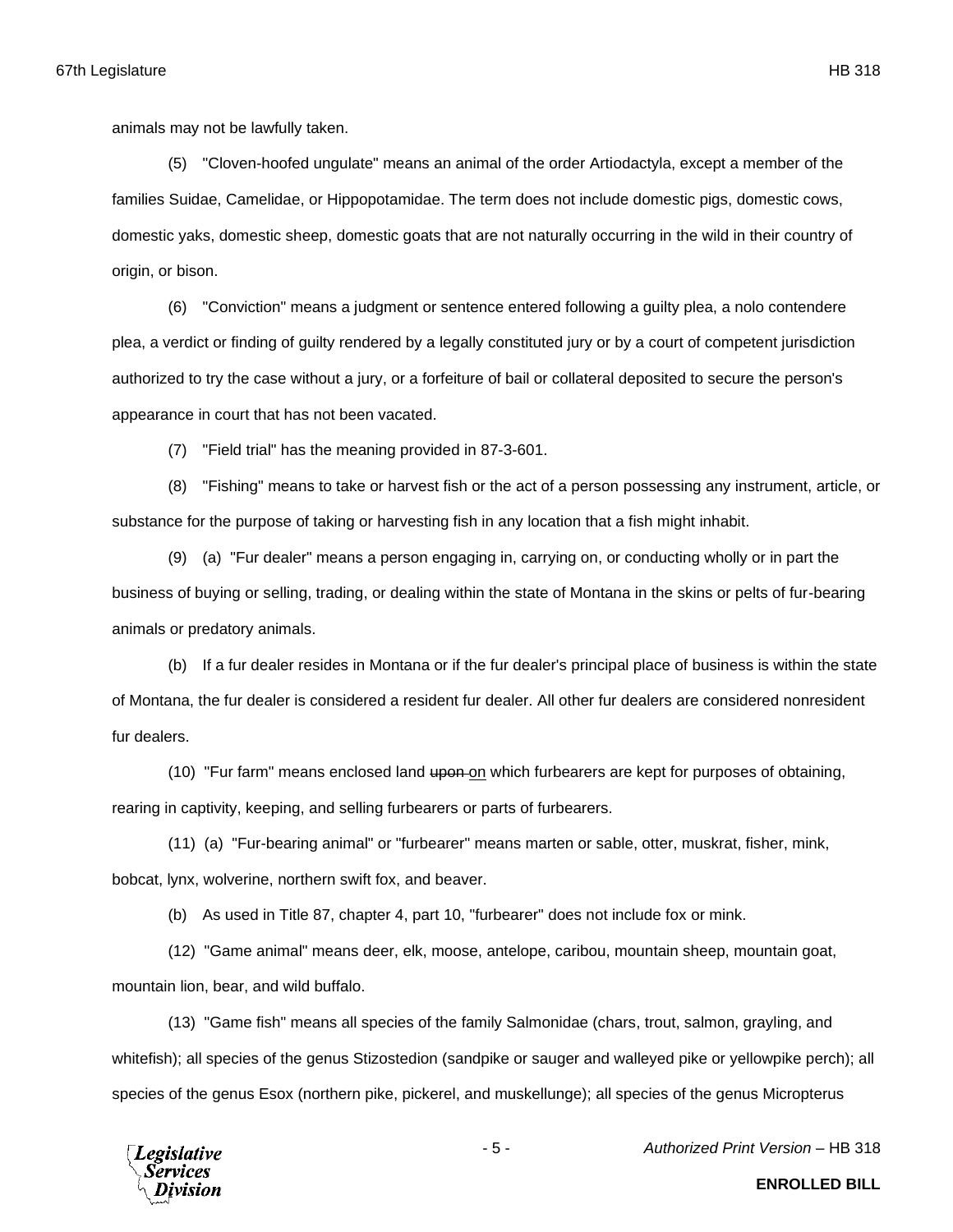(bass); all species of the genus Polyodon (paddlefish); all species of the family Acipenseridae (sturgeon); all species of the genus Lota (burbot or ling); the species Perca flavescens (yellow perch); all species of the genus Pomoxis (crappie); and the species Ictalurus punctatus (channel catfish).

(14) "Hunt" means to pursue, shoot, wound, take, harvest, kill, chase, lure, possess, or capture or the act of a person possessing a weapon, as defined in 45-2-101, or using a dog or a bird of prey for the purpose of shooting, wounding, taking, harvesting, killing, possessing, or capturing wildlife protected by the laws of this state in any location that wildlife may inhabit, whether or not the wildlife is then or subsequently taken. The term includes an attempt to take or harvest by any means, including but not limited to pursuing, shooting, wounding, killing, chasing, luring, possessing, or capturing.

(15) "Knowingly" has the meaning provided in 45-2-101.

(16) "Livestock" includes ostriches, rheas, and emus.

(17) "Migratory game bird" means waterfowl, including wild ducks, wild geese, brant, and swans; cranes, including little brown and sandhill; rails, including coots; Wilson's snipes or jacksnipes; and mourning doves.

(18) "Negligently" has the meaning provided in 45-2-101.

(19) "Nongame wildlife" means any wild mammal, bird, amphibian, reptile, fish, mollusk, crustacean, or other animal not otherwise legally classified by statute or regulation of this state.

(20) "Open season" means the time during which game birds, fish, and game and fur-bearing animals may be lawfully taken.

(21) "Participating state" means any state that enacts legislation to become a member of the Interstate Wildlife Violator Compact.

(22) "Person" means an individual, association, partnership, and corporation.

(23) "Possession" has the meaning provided in 45-2-101.

(24) "Predatory animal" means coyote, weasel, skunk, and civet cat.

(25) "Purposely" has the meaning provided in 45-2-101.

(26) "Raptor" means all birds of the orders Falconiformes and Strigiformes, commonly called falcons,

hawks, eagles, ospreys, and owls.

(27) "Resident" has the meaning provided in 87-2-102.



- 6 - *Authorized Print Version* – HB 318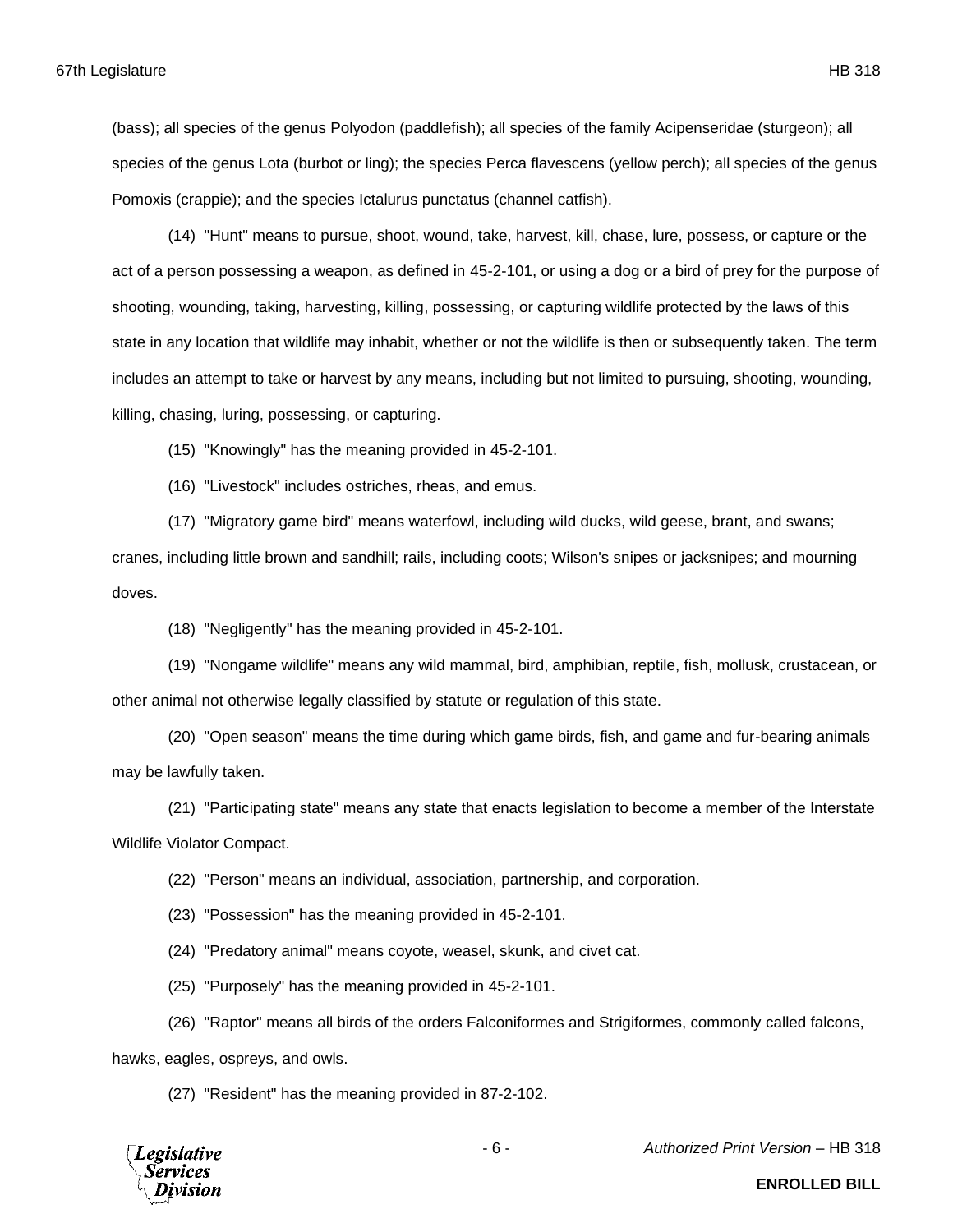(28) "Roadside menagerie" means any place where one or more wild animals are kept in captivity for the evident purpose of exhibition or attracting trade, on or off the facility premises. It does not include the exhibition of any animal by an educational institution or by a traveling theatrical exhibition or circus based outside of Montana.

(29) "Sale" means a contract by which a person:

(a) transfers an interest in either game or fish for a price; or

(b) transfers, barters, or exchanges an interest either in game or fish for an article or thing of value.

(30) "Site of the kill" means the location where a game animal or game bird expires and the person responsible for the death takes physical possession of the carcass.

(31) "Supplemental feed attractant" means any food, garbage, or other attractant for game animals. The term does not include growing plants or plants harvested for the feeding of livestock.

(32) "Taxidermist" means a person who conducts a business for the purpose of mounting, preserving, or preparing all or part of the dead bodies of any wildlife.

(33) "Trap" means to take or harvest or participate in the taking or harvesting of any wildlife protected by state law by setting or placing any mechanical device, snare, deadfall, pit, or device intended to take wildlife or to remove wildlife from any of these devices.

(34) "Upland game birds" means sharptailed grouse, blue grouse, spruce (Franklin) grouse, prairie chicken, sage hen or sage grouse, ruffed grouse, ring-necked pheasant, Hungarian partridge, ptarmigan, wild turkey, and chukar partridge.

(35) "Wild animal" means an animal that is wild by nature as distinguished from common domestic animals, whether the animal was bred or reared in captivity, and includes birds and reptiles.

(36) "Wild animal menagerie" means any place where one or more bears or large cats, including cougars, lions, tigers, jaguars, leopards, pumas, cheetahs, ocelots, and hybrids of those large cats, are kept in captivity for use other than public exhibition.

(37) "Wild buffalo" means buffalo or bison that have not been reduced to captivity "Wild buffalo or bison" or "wild buffalo" means a bison that:

(a) has not been reduced to captivity;

(b) has never been subject to the per capita fee under 15-24-921;



- 7 - *Authorized Print Version* – HB 318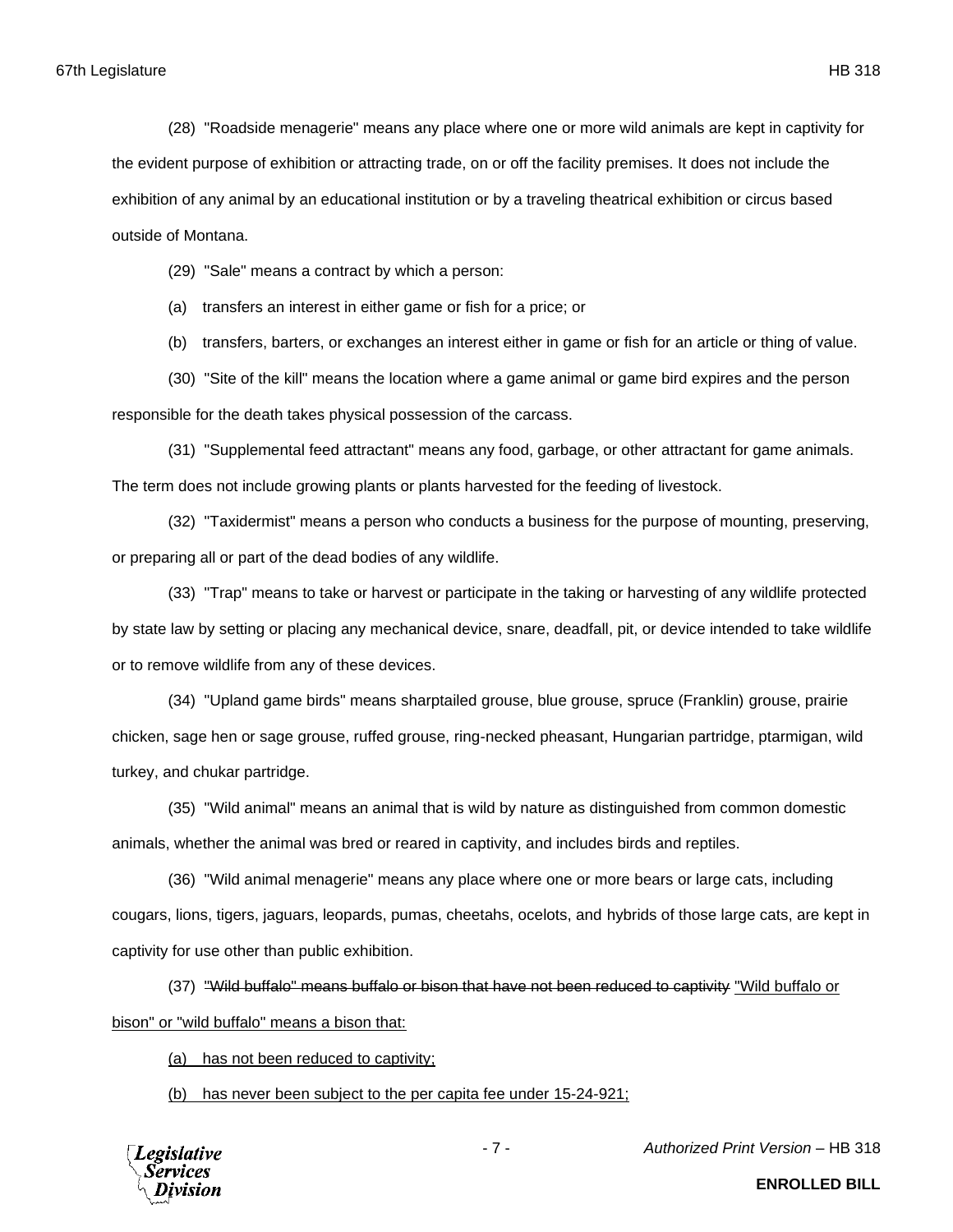(c) has never been owned by a person; and

(d) is not the offspring of a bison that has been subject to the per capita fee under 15-24-921.

(38) "Zoo" means any zoological garden chartered as a nonprofit corporation by the state or any facility participating in the American zoo and aquarium association accreditation program for the purpose of exhibiting wild animals for public viewing."

**Section 5. Notification to tribal governments.** The secretary of state shall send a copy of [this act] to each federally recognized tribal government in Montana.

**Section 6. Effective date.** [This act] is effective on passage and approval.

- END -

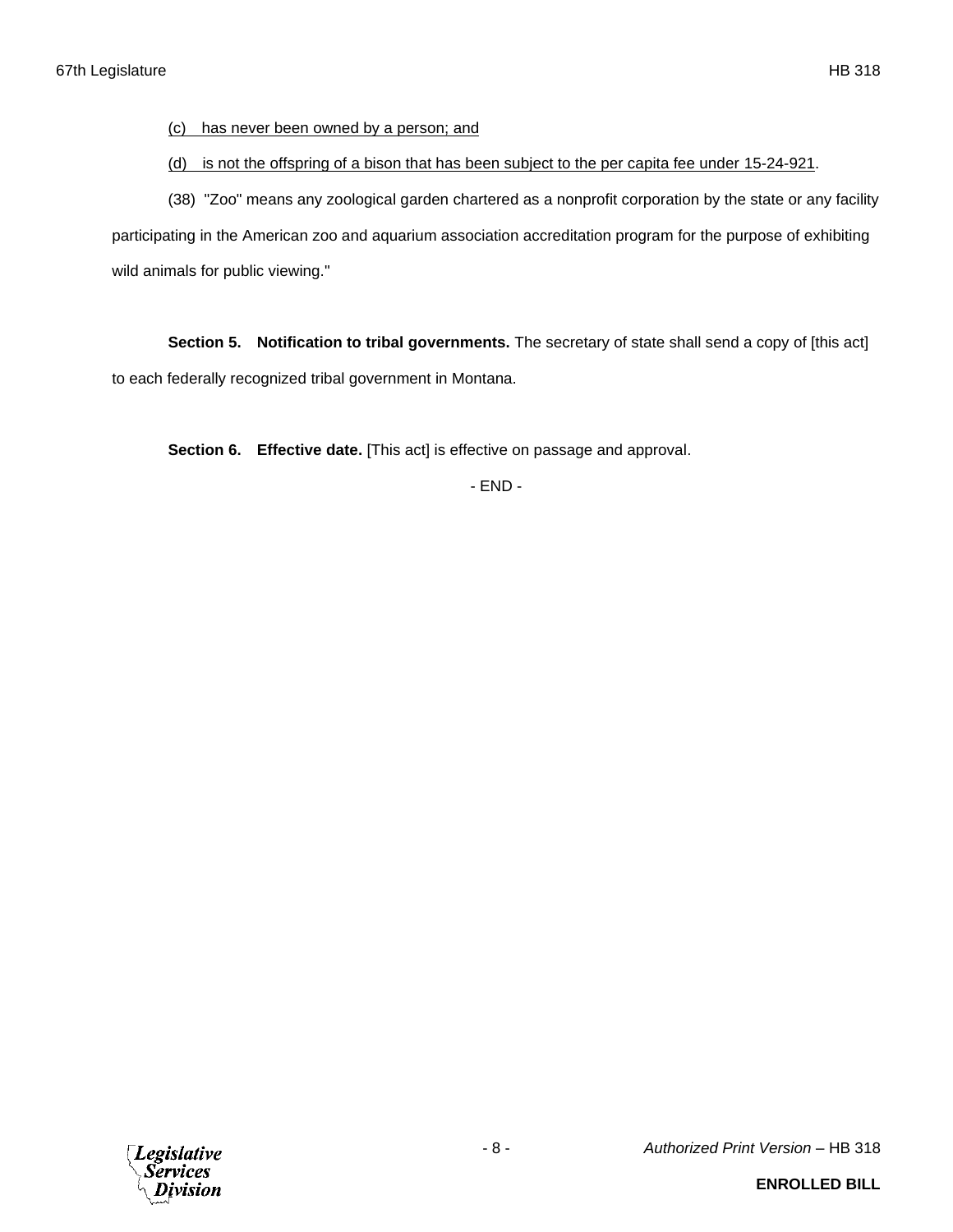I hereby certify that the within bill,

HB 318, originated in the House.

Chief Clerk of the House

Speaker of the House

| Signed this | dav    |
|-------------|--------|
| $\Omega$    | - 2021 |

\_\_\_\_\_\_\_\_\_\_\_\_\_\_\_\_\_\_\_\_\_\_\_\_\_\_\_\_\_\_\_\_\_\_\_\_\_\_\_\_\_\_\_

\_\_\_\_\_\_\_\_\_\_\_\_\_\_\_\_\_\_\_\_\_\_\_\_\_\_\_\_\_\_\_\_\_\_\_\_\_\_\_\_\_\_\_

President of the Senate

| Sianed this |  |
|-------------|--|
| $\Omega$    |  |

\_\_\_\_\_\_\_\_\_\_\_\_\_\_\_\_\_\_\_\_\_\_\_\_\_\_\_\_\_\_\_\_\_\_\_\_\_\_\_\_\_\_\_